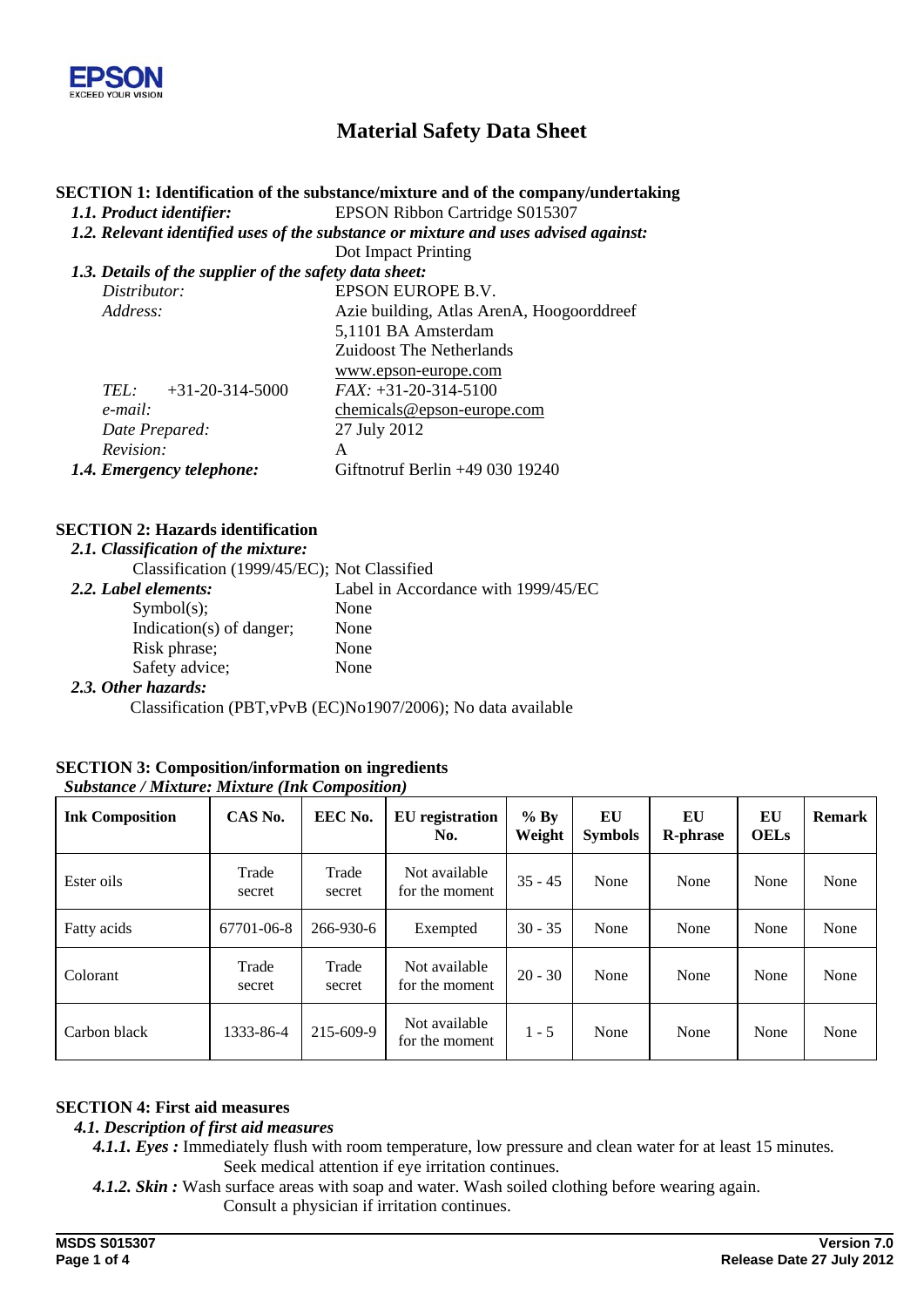

*4.1.3. Inhalation :* Remove subject to ventilated fresh air. If not breathing, give artificial respiration right away. If breathing is difficult, give oxygen. Seek immediate medical attention.

*4.1.4. Ingestion :* Seek medical advice; and attention if stomach continues to be upset.

### *4.2. Most important symptoms and effects, both acute and delayed:*

Skin:Ink contact with skin may cause irritation, swelling or redness.

*4.3. Indication of any immediate medical attention and special treatment needed:* Not necessary

### **SECTION 5: Fire-fighting measures**

*5.1. Extinguishing Media* 

*5.1.1.Suitable extinguishing media:* Dry chemical , carbon dioxide or water.

*5.1.2.Unsuitable extinguishing media:* None

*5.2. Special hazards arising from the substance or mixture:* None

*5.3. Advice for firefighters:* No special fire fighting procedures are required other than breathing apparatus. No special explosion hazards are known.

#### **SECTION 6: Accidental release measures**

#### *6.1. Personal precautions, protective equipment and emergency procedures*

*6.1.1. For non-emergency personnel:* Eye or Skin protection required during clean-up. Use proper ventilation. *6.1.2. For emergency responders:* None

*6.2. Environmental precautions:* Do not release to sewer, surface- or ground-water.

### *6.3. Methods and material for containment and cleaning up*

*6.3.1. Advice on how to contain a spill:* Use sponges to wipe-up ink.

*6.3.2. Advice how to clean-up a spill:* Rinse area with damp cloth.Place waste in closed container for disposal. Wash hands with soap and water.

- *6.3.3. Any other information:* Do not dispose of waste to the sewer.
- *6.4. Reference to other sections:* None

### **SECTION 7: Handling and storage**

#### *7.1. Precautions for safe handling*

*7.1.1. Recommendations:* Keep out of reach of children and do not drink ink.Do not dismantle cartridge.

#### *7.1.2. Advice on general occupational hygiene:*

Avoid contact with eyes or clothing. In the case of skin contact, wash with soap and water.

### *7.2. Conditions for safe storage, including any incompatibilities:*

Do not store the cartridge in high or freezing temperatures. Keep cartridge out of direct sunlight. Do not store cartridges with oxidizing agents or explosives. Make sure cartridge is dry before insertion into printer housing.

*7.3. Specific end use(s):* Not specified

### **SECTION 8: Exposure controls / personal protection**

### *8.1. Control parameters:* Not established

- *8.2. Exposure Controls* 
	- *8.2.1. Appropriate engineering controls:* Proper ventilation, in prevention
	- *8.2.2. Individual protection measures, such as personal protective equipment* 
		- *8.2.2.1. Use of personal protective equipment:*

Not required under suitable use as setting the cartridge on the printer.

### *8.2.2.2. Detailed specification on equipment to provide adequate and suitable protection*

*(a) eye/face protection:* Not required under suitable use as setting the cartridge on the printer.

### *(b) skin protection: hand protection & others:*

Not required under suitable use as setting the cartridge on the printer.

- *(c) respiratory protection:* Not required under suitable use as setting the cartridge on the printer.
- *(d) thermal hazards:* Not required under suitable use as setting the cartridge on the printer.
- *8.2.3. Environmental exposure controls:* Not established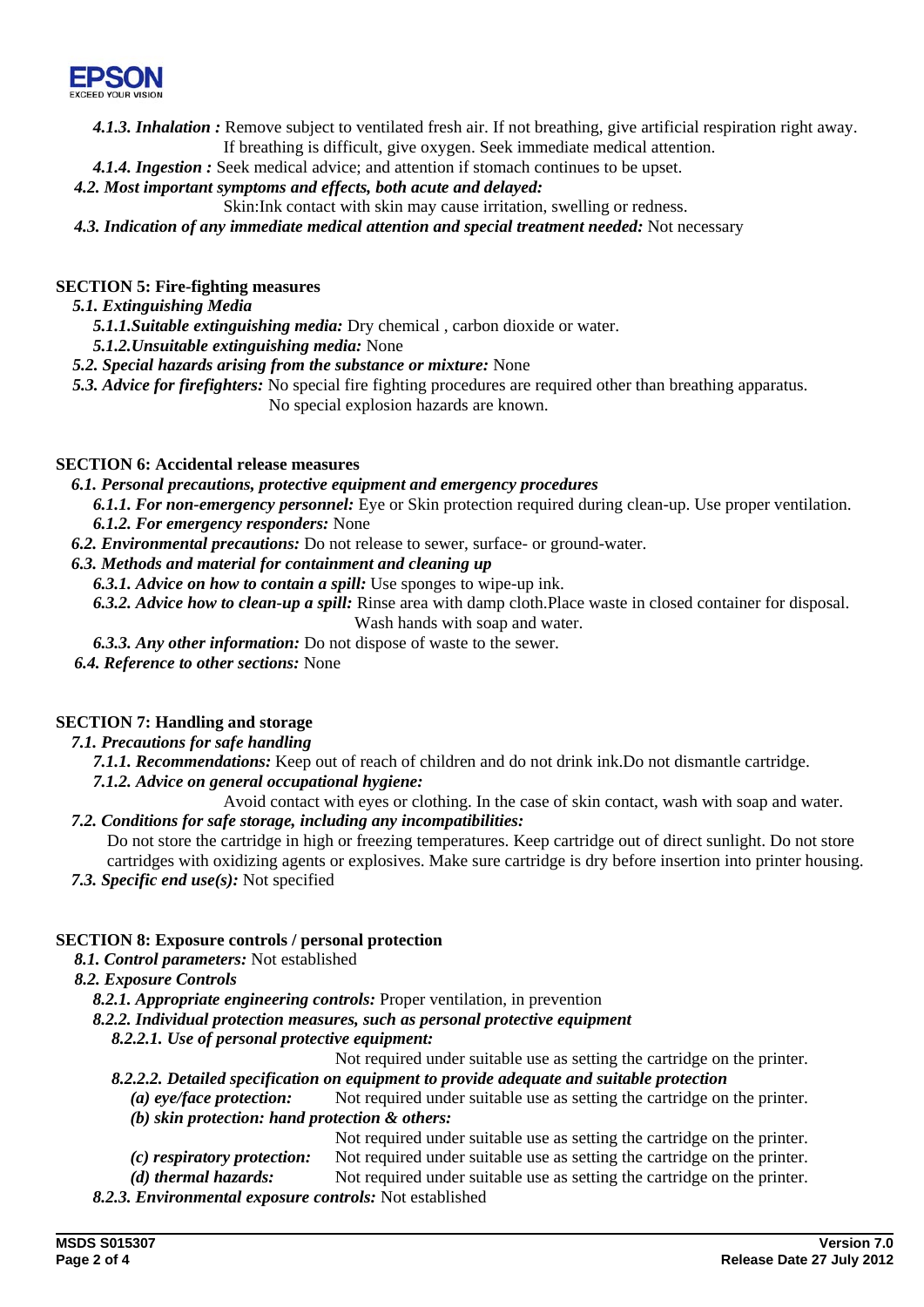

### **SECTION 9: Physical and chemical properties**

# *9.1. Information on basic physical and chemical properties:*

| n ngolmanon on oasie physical and enemy                         |                                  |
|-----------------------------------------------------------------|----------------------------------|
| Appearance:                                                     | Nylon 66 fabric with black inks. |
| Odour:                                                          | Slightly                         |
| Odour threshold:                                                | No data available                |
| $pH$ :                                                          | Not applicable                   |
| Melting point / freezing point:                                 | No data available                |
| Initial boiling point and boiling range:                        | Over $200^{\circ}$ C             |
| Flash point:                                                    | No data available                |
| Evaporation rate:                                               | No data available                |
| Flammability (solid, gas):                                      | Not applicable                   |
| Upper/lower flammability or explosive limits: No data available |                                  |
| Vapor pressure:                                                 | No data available                |
| Vapor density:                                                  | No data available                |
| Relative density:                                               | about $1.0$                      |
| Solubility(ies):                                                | No data available                |
| Partition coefficient: n-octanol/water:                         | No data available                |
| Auto-ignition temperature:                                      | No data available                |
| Decomposition temperature:                                      | No data available                |
| Viscosity:                                                      | No data available                |
| <i>Explosive properties:</i>                                    | No data available                |
| Oxidizing properties:                                           | None                             |
|                                                                 |                                  |

#### *9.2. Other information:* None

# **SECTION 10:Stability and reactivity**

| 10.1. Reactivity:                         | Stable under normal temperature |
|-------------------------------------------|---------------------------------|
| 10.2. Chemical stability:                 | Stable under normal temperature |
| 10.3. Possibility of hazardous reactions: | None                            |
| <b>10.4. Conditions to avoid:</b>         | High and freezing temperatures  |
| 10.5. Incompatible materials:             | Oxidizers and explosives        |
| 10.6. Hazardous decomposition products:   | No data available               |
|                                           |                                 |

#### **SECTION 11: Toxicological Information**

## *11.1. Information on toxicological effects:*

| Acute toxicity:  |       | Not meet the criteria for classification according to EU Directive 1999/45/EC                                   |
|------------------|-------|-----------------------------------------------------------------------------------------------------------------|
| Irritation:      | Eve:  | Not meet the criteria for classification according to EU Directive 1999/45/EC                                   |
|                  | Skin: | Not meet the criteria for classification according to EU Directive 1999/45/EC                                   |
| Corrosivity:     |       | Not meet the criteria for classification according to EU Directive 1999/45/EC                                   |
| Sensitisation:   | Skin: | Not meet the criteria for classification according to EU Directive 1999/45/EC                                   |
| Carcinogenicity: |       | Not meet the criteria for classification according to EU Directive 1999/45/EC                                   |
|                  |       | With excessive exposure, carbon black has been listed as a possible human                                       |
|                  |       | carcinogen. However, as engineered within this ink cartridge, emissions to air of                               |
|                  |       | carbon black during normal printing use have not been found. IARC, the                                          |
|                  |       | International Agency for Research on Cancer, has found printing inks to be not                                  |
|                  |       | classifiable as human carcinogens.                                                                              |
| Mutagenicity:    |       | Not meet the criteria for classification according to EU Directive 1999/45/EC                                   |
|                  |       | <i>Toxicity for reproduction:</i> Not meet the criteria for classification according to EU Directive 1999/45/EC |
|                  |       |                                                                                                                 |